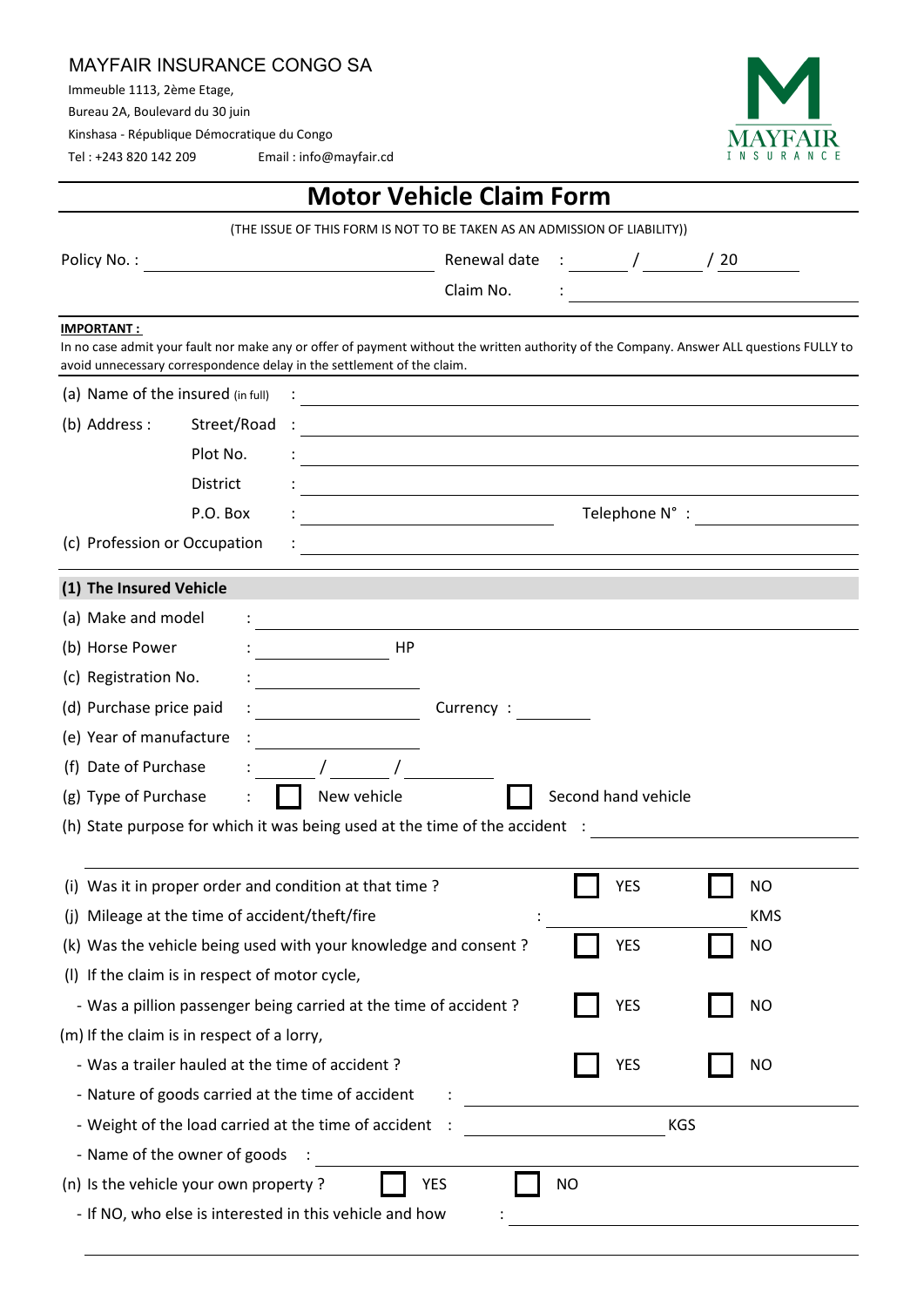| (a) Full name of driver $\frac{1}{2}$ $\frac{1}{2}$ $\frac{1}{2}$ $\frac{1}{2}$ $\frac{1}{2}$ $\frac{1}{2}$ $\frac{1}{2}$ $\frac{1}{2}$ $\frac{1}{2}$ $\frac{1}{2}$ $\frac{1}{2}$ $\frac{1}{2}$ $\frac{1}{2}$ $\frac{1}{2}$ $\frac{1}{2}$ $\frac{1}{2}$ $\frac{1}{2}$ $\frac{1}{2}$ $\frac{1}{2}$ $\frac{1}{2$<br>(b) Address $\qquad \qquad$<br>(c) Age<br>- Relation to Insured (2008) 2012 2022 2022 2023 2024 2022 2022 2023 2024 2022 2023 2024 2022 2023 2024 2022 20<br>(d) Particulars of the driving license,<br>- License No.<br><u> 1986 - Jan Stein Harry Stein Harry Stein Harry Stein Harry Stein Harry Stein Harry Stein Harry Stein Harry St</u><br>$\sqrt{2}$<br>- Date of issue<br>Place :<br>- Date of expiry<br>$\frac{1}{\sqrt{2}}$<br>- Renewal No.<br>- Valid up to<br>$\frac{1}{\sqrt{2}}$<br>- Type of license<br>(e) Is he/she your permanent paid driver?<br><b>YES</b><br>NO<br>- If YES, since when? : / / /<br><b>YES</b><br><b>NO</b><br>(f) Has the license ever been endorsed/suspended ?<br>- If YES, why and when?<br>(g) State whether,<br>- The driver has ever been prosecuted for driving offences<br><b>YES</b><br><b>NO</b><br>- The driver has been involved in any accidents previously<br><b>YES</b><br><b>NO</b><br>If YES, give details :<br>- The driver has ever been refused motor vehicle insurance<br><b>YES</b><br><b>NO</b><br>(h) How long has he/she been driving motor vehicles ?<br>years<br><b>YES</b><br>(i) Has the driver had any other insurance of his own?<br><b>NO</b><br>(i) Was he/she sober at the time of accident?<br>YES<br>NO<br>(3) The accident (Damage, Fire, Theft)<br>(a) Date of Occurrence $\frac{1}{2}$ : $\frac{1}{20}$ / 20<br>(b) Time : h<br>mins<br>(c) Place, (Road / Street / City / District) : \\esp ___________________________<br>(d) Were you in the vehicle at the time of accident?<br><b>YES</b><br>NO<br>(e) If NO, when was it reported to you?<br>$\frac{1}{\sqrt{20}}$<br>Time :<br>h.<br>mins<br>How far from the kerb:<br>(f) On what side of the road was your vehicle?<br>meters<br>(g) What was the width of the road?<br>meters<br>What speed was the vehicle been driven ? (h) Before the accident<br>km/h<br>$\mathbf{1}$ and $\mathbf{1}$ and $\mathbf{1}$<br>(i) At the time of accident<br>km/h<br>(j) In case of theft please state,<br>- Was the vehicle properly locked?<br>YES<br>ΝO<br><b>YES</b><br>- Was it fitted with any anti-theft devices?<br><b>NO</b><br>- If YES, give details of such devices ? | (2) The person driving at the time of accident | (IMPORTANT: Kindly attach driver's license) |
|-------------------------------------------------------------------------------------------------------------------------------------------------------------------------------------------------------------------------------------------------------------------------------------------------------------------------------------------------------------------------------------------------------------------------------------------------------------------------------------------------------------------------------------------------------------------------------------------------------------------------------------------------------------------------------------------------------------------------------------------------------------------------------------------------------------------------------------------------------------------------------------------------------------------------------------------------------------------------------------------------------------------------------------------------------------------------------------------------------------------------------------------------------------------------------------------------------------------------------------------------------------------------------------------------------------------------------------------------------------------------------------------------------------------------------------------------------------------------------------------------------------------------------------------------------------------------------------------------------------------------------------------------------------------------------------------------------------------------------------------------------------------------------------------------------------------------------------------------------------------------------------------------------------------------------------------------------------------------------------------------------------------------------------------------------------------------------------------------------------------------------------------------------------------------------------------------------------------------------------------------------------------------------------------------------------------------------------------------------------------------------------------------------------------------------------------------------------------------------------------------------------------------------|------------------------------------------------|---------------------------------------------|
|                                                                                                                                                                                                                                                                                                                                                                                                                                                                                                                                                                                                                                                                                                                                                                                                                                                                                                                                                                                                                                                                                                                                                                                                                                                                                                                                                                                                                                                                                                                                                                                                                                                                                                                                                                                                                                                                                                                                                                                                                                                                                                                                                                                                                                                                                                                                                                                                                                                                                                                               |                                                |                                             |
|                                                                                                                                                                                                                                                                                                                                                                                                                                                                                                                                                                                                                                                                                                                                                                                                                                                                                                                                                                                                                                                                                                                                                                                                                                                                                                                                                                                                                                                                                                                                                                                                                                                                                                                                                                                                                                                                                                                                                                                                                                                                                                                                                                                                                                                                                                                                                                                                                                                                                                                               |                                                |                                             |
|                                                                                                                                                                                                                                                                                                                                                                                                                                                                                                                                                                                                                                                                                                                                                                                                                                                                                                                                                                                                                                                                                                                                                                                                                                                                                                                                                                                                                                                                                                                                                                                                                                                                                                                                                                                                                                                                                                                                                                                                                                                                                                                                                                                                                                                                                                                                                                                                                                                                                                                               |                                                |                                             |
|                                                                                                                                                                                                                                                                                                                                                                                                                                                                                                                                                                                                                                                                                                                                                                                                                                                                                                                                                                                                                                                                                                                                                                                                                                                                                                                                                                                                                                                                                                                                                                                                                                                                                                                                                                                                                                                                                                                                                                                                                                                                                                                                                                                                                                                                                                                                                                                                                                                                                                                               |                                                |                                             |
|                                                                                                                                                                                                                                                                                                                                                                                                                                                                                                                                                                                                                                                                                                                                                                                                                                                                                                                                                                                                                                                                                                                                                                                                                                                                                                                                                                                                                                                                                                                                                                                                                                                                                                                                                                                                                                                                                                                                                                                                                                                                                                                                                                                                                                                                                                                                                                                                                                                                                                                               |                                                |                                             |
|                                                                                                                                                                                                                                                                                                                                                                                                                                                                                                                                                                                                                                                                                                                                                                                                                                                                                                                                                                                                                                                                                                                                                                                                                                                                                                                                                                                                                                                                                                                                                                                                                                                                                                                                                                                                                                                                                                                                                                                                                                                                                                                                                                                                                                                                                                                                                                                                                                                                                                                               |                                                |                                             |
|                                                                                                                                                                                                                                                                                                                                                                                                                                                                                                                                                                                                                                                                                                                                                                                                                                                                                                                                                                                                                                                                                                                                                                                                                                                                                                                                                                                                                                                                                                                                                                                                                                                                                                                                                                                                                                                                                                                                                                                                                                                                                                                                                                                                                                                                                                                                                                                                                                                                                                                               |                                                |                                             |
|                                                                                                                                                                                                                                                                                                                                                                                                                                                                                                                                                                                                                                                                                                                                                                                                                                                                                                                                                                                                                                                                                                                                                                                                                                                                                                                                                                                                                                                                                                                                                                                                                                                                                                                                                                                                                                                                                                                                                                                                                                                                                                                                                                                                                                                                                                                                                                                                                                                                                                                               |                                                |                                             |
|                                                                                                                                                                                                                                                                                                                                                                                                                                                                                                                                                                                                                                                                                                                                                                                                                                                                                                                                                                                                                                                                                                                                                                                                                                                                                                                                                                                                                                                                                                                                                                                                                                                                                                                                                                                                                                                                                                                                                                                                                                                                                                                                                                                                                                                                                                                                                                                                                                                                                                                               |                                                |                                             |
|                                                                                                                                                                                                                                                                                                                                                                                                                                                                                                                                                                                                                                                                                                                                                                                                                                                                                                                                                                                                                                                                                                                                                                                                                                                                                                                                                                                                                                                                                                                                                                                                                                                                                                                                                                                                                                                                                                                                                                                                                                                                                                                                                                                                                                                                                                                                                                                                                                                                                                                               |                                                |                                             |
|                                                                                                                                                                                                                                                                                                                                                                                                                                                                                                                                                                                                                                                                                                                                                                                                                                                                                                                                                                                                                                                                                                                                                                                                                                                                                                                                                                                                                                                                                                                                                                                                                                                                                                                                                                                                                                                                                                                                                                                                                                                                                                                                                                                                                                                                                                                                                                                                                                                                                                                               |                                                |                                             |
|                                                                                                                                                                                                                                                                                                                                                                                                                                                                                                                                                                                                                                                                                                                                                                                                                                                                                                                                                                                                                                                                                                                                                                                                                                                                                                                                                                                                                                                                                                                                                                                                                                                                                                                                                                                                                                                                                                                                                                                                                                                                                                                                                                                                                                                                                                                                                                                                                                                                                                                               |                                                |                                             |
|                                                                                                                                                                                                                                                                                                                                                                                                                                                                                                                                                                                                                                                                                                                                                                                                                                                                                                                                                                                                                                                                                                                                                                                                                                                                                                                                                                                                                                                                                                                                                                                                                                                                                                                                                                                                                                                                                                                                                                                                                                                                                                                                                                                                                                                                                                                                                                                                                                                                                                                               |                                                |                                             |
|                                                                                                                                                                                                                                                                                                                                                                                                                                                                                                                                                                                                                                                                                                                                                                                                                                                                                                                                                                                                                                                                                                                                                                                                                                                                                                                                                                                                                                                                                                                                                                                                                                                                                                                                                                                                                                                                                                                                                                                                                                                                                                                                                                                                                                                                                                                                                                                                                                                                                                                               |                                                |                                             |
|                                                                                                                                                                                                                                                                                                                                                                                                                                                                                                                                                                                                                                                                                                                                                                                                                                                                                                                                                                                                                                                                                                                                                                                                                                                                                                                                                                                                                                                                                                                                                                                                                                                                                                                                                                                                                                                                                                                                                                                                                                                                                                                                                                                                                                                                                                                                                                                                                                                                                                                               |                                                |                                             |
|                                                                                                                                                                                                                                                                                                                                                                                                                                                                                                                                                                                                                                                                                                                                                                                                                                                                                                                                                                                                                                                                                                                                                                                                                                                                                                                                                                                                                                                                                                                                                                                                                                                                                                                                                                                                                                                                                                                                                                                                                                                                                                                                                                                                                                                                                                                                                                                                                                                                                                                               |                                                |                                             |
|                                                                                                                                                                                                                                                                                                                                                                                                                                                                                                                                                                                                                                                                                                                                                                                                                                                                                                                                                                                                                                                                                                                                                                                                                                                                                                                                                                                                                                                                                                                                                                                                                                                                                                                                                                                                                                                                                                                                                                                                                                                                                                                                                                                                                                                                                                                                                                                                                                                                                                                               |                                                |                                             |
|                                                                                                                                                                                                                                                                                                                                                                                                                                                                                                                                                                                                                                                                                                                                                                                                                                                                                                                                                                                                                                                                                                                                                                                                                                                                                                                                                                                                                                                                                                                                                                                                                                                                                                                                                                                                                                                                                                                                                                                                                                                                                                                                                                                                                                                                                                                                                                                                                                                                                                                               |                                                |                                             |
|                                                                                                                                                                                                                                                                                                                                                                                                                                                                                                                                                                                                                                                                                                                                                                                                                                                                                                                                                                                                                                                                                                                                                                                                                                                                                                                                                                                                                                                                                                                                                                                                                                                                                                                                                                                                                                                                                                                                                                                                                                                                                                                                                                                                                                                                                                                                                                                                                                                                                                                               |                                                |                                             |
|                                                                                                                                                                                                                                                                                                                                                                                                                                                                                                                                                                                                                                                                                                                                                                                                                                                                                                                                                                                                                                                                                                                                                                                                                                                                                                                                                                                                                                                                                                                                                                                                                                                                                                                                                                                                                                                                                                                                                                                                                                                                                                                                                                                                                                                                                                                                                                                                                                                                                                                               |                                                |                                             |
|                                                                                                                                                                                                                                                                                                                                                                                                                                                                                                                                                                                                                                                                                                                                                                                                                                                                                                                                                                                                                                                                                                                                                                                                                                                                                                                                                                                                                                                                                                                                                                                                                                                                                                                                                                                                                                                                                                                                                                                                                                                                                                                                                                                                                                                                                                                                                                                                                                                                                                                               |                                                |                                             |
|                                                                                                                                                                                                                                                                                                                                                                                                                                                                                                                                                                                                                                                                                                                                                                                                                                                                                                                                                                                                                                                                                                                                                                                                                                                                                                                                                                                                                                                                                                                                                                                                                                                                                                                                                                                                                                                                                                                                                                                                                                                                                                                                                                                                                                                                                                                                                                                                                                                                                                                               |                                                |                                             |
|                                                                                                                                                                                                                                                                                                                                                                                                                                                                                                                                                                                                                                                                                                                                                                                                                                                                                                                                                                                                                                                                                                                                                                                                                                                                                                                                                                                                                                                                                                                                                                                                                                                                                                                                                                                                                                                                                                                                                                                                                                                                                                                                                                                                                                                                                                                                                                                                                                                                                                                               |                                                |                                             |
|                                                                                                                                                                                                                                                                                                                                                                                                                                                                                                                                                                                                                                                                                                                                                                                                                                                                                                                                                                                                                                                                                                                                                                                                                                                                                                                                                                                                                                                                                                                                                                                                                                                                                                                                                                                                                                                                                                                                                                                                                                                                                                                                                                                                                                                                                                                                                                                                                                                                                                                               |                                                |                                             |
|                                                                                                                                                                                                                                                                                                                                                                                                                                                                                                                                                                                                                                                                                                                                                                                                                                                                                                                                                                                                                                                                                                                                                                                                                                                                                                                                                                                                                                                                                                                                                                                                                                                                                                                                                                                                                                                                                                                                                                                                                                                                                                                                                                                                                                                                                                                                                                                                                                                                                                                               |                                                |                                             |
|                                                                                                                                                                                                                                                                                                                                                                                                                                                                                                                                                                                                                                                                                                                                                                                                                                                                                                                                                                                                                                                                                                                                                                                                                                                                                                                                                                                                                                                                                                                                                                                                                                                                                                                                                                                                                                                                                                                                                                                                                                                                                                                                                                                                                                                                                                                                                                                                                                                                                                                               |                                                |                                             |
|                                                                                                                                                                                                                                                                                                                                                                                                                                                                                                                                                                                                                                                                                                                                                                                                                                                                                                                                                                                                                                                                                                                                                                                                                                                                                                                                                                                                                                                                                                                                                                                                                                                                                                                                                                                                                                                                                                                                                                                                                                                                                                                                                                                                                                                                                                                                                                                                                                                                                                                               |                                                |                                             |
|                                                                                                                                                                                                                                                                                                                                                                                                                                                                                                                                                                                                                                                                                                                                                                                                                                                                                                                                                                                                                                                                                                                                                                                                                                                                                                                                                                                                                                                                                                                                                                                                                                                                                                                                                                                                                                                                                                                                                                                                                                                                                                                                                                                                                                                                                                                                                                                                                                                                                                                               |                                                |                                             |
|                                                                                                                                                                                                                                                                                                                                                                                                                                                                                                                                                                                                                                                                                                                                                                                                                                                                                                                                                                                                                                                                                                                                                                                                                                                                                                                                                                                                                                                                                                                                                                                                                                                                                                                                                                                                                                                                                                                                                                                                                                                                                                                                                                                                                                                                                                                                                                                                                                                                                                                               |                                                |                                             |
|                                                                                                                                                                                                                                                                                                                                                                                                                                                                                                                                                                                                                                                                                                                                                                                                                                                                                                                                                                                                                                                                                                                                                                                                                                                                                                                                                                                                                                                                                                                                                                                                                                                                                                                                                                                                                                                                                                                                                                                                                                                                                                                                                                                                                                                                                                                                                                                                                                                                                                                               |                                                |                                             |
|                                                                                                                                                                                                                                                                                                                                                                                                                                                                                                                                                                                                                                                                                                                                                                                                                                                                                                                                                                                                                                                                                                                                                                                                                                                                                                                                                                                                                                                                                                                                                                                                                                                                                                                                                                                                                                                                                                                                                                                                                                                                                                                                                                                                                                                                                                                                                                                                                                                                                                                               |                                                |                                             |
|                                                                                                                                                                                                                                                                                                                                                                                                                                                                                                                                                                                                                                                                                                                                                                                                                                                                                                                                                                                                                                                                                                                                                                                                                                                                                                                                                                                                                                                                                                                                                                                                                                                                                                                                                                                                                                                                                                                                                                                                                                                                                                                                                                                                                                                                                                                                                                                                                                                                                                                               |                                                |                                             |
|                                                                                                                                                                                                                                                                                                                                                                                                                                                                                                                                                                                                                                                                                                                                                                                                                                                                                                                                                                                                                                                                                                                                                                                                                                                                                                                                                                                                                                                                                                                                                                                                                                                                                                                                                                                                                                                                                                                                                                                                                                                                                                                                                                                                                                                                                                                                                                                                                                                                                                                               |                                                |                                             |
|                                                                                                                                                                                                                                                                                                                                                                                                                                                                                                                                                                                                                                                                                                                                                                                                                                                                                                                                                                                                                                                                                                                                                                                                                                                                                                                                                                                                                                                                                                                                                                                                                                                                                                                                                                                                                                                                                                                                                                                                                                                                                                                                                                                                                                                                                                                                                                                                                                                                                                                               |                                                |                                             |
|                                                                                                                                                                                                                                                                                                                                                                                                                                                                                                                                                                                                                                                                                                                                                                                                                                                                                                                                                                                                                                                                                                                                                                                                                                                                                                                                                                                                                                                                                                                                                                                                                                                                                                                                                                                                                                                                                                                                                                                                                                                                                                                                                                                                                                                                                                                                                                                                                                                                                                                               |                                                |                                             |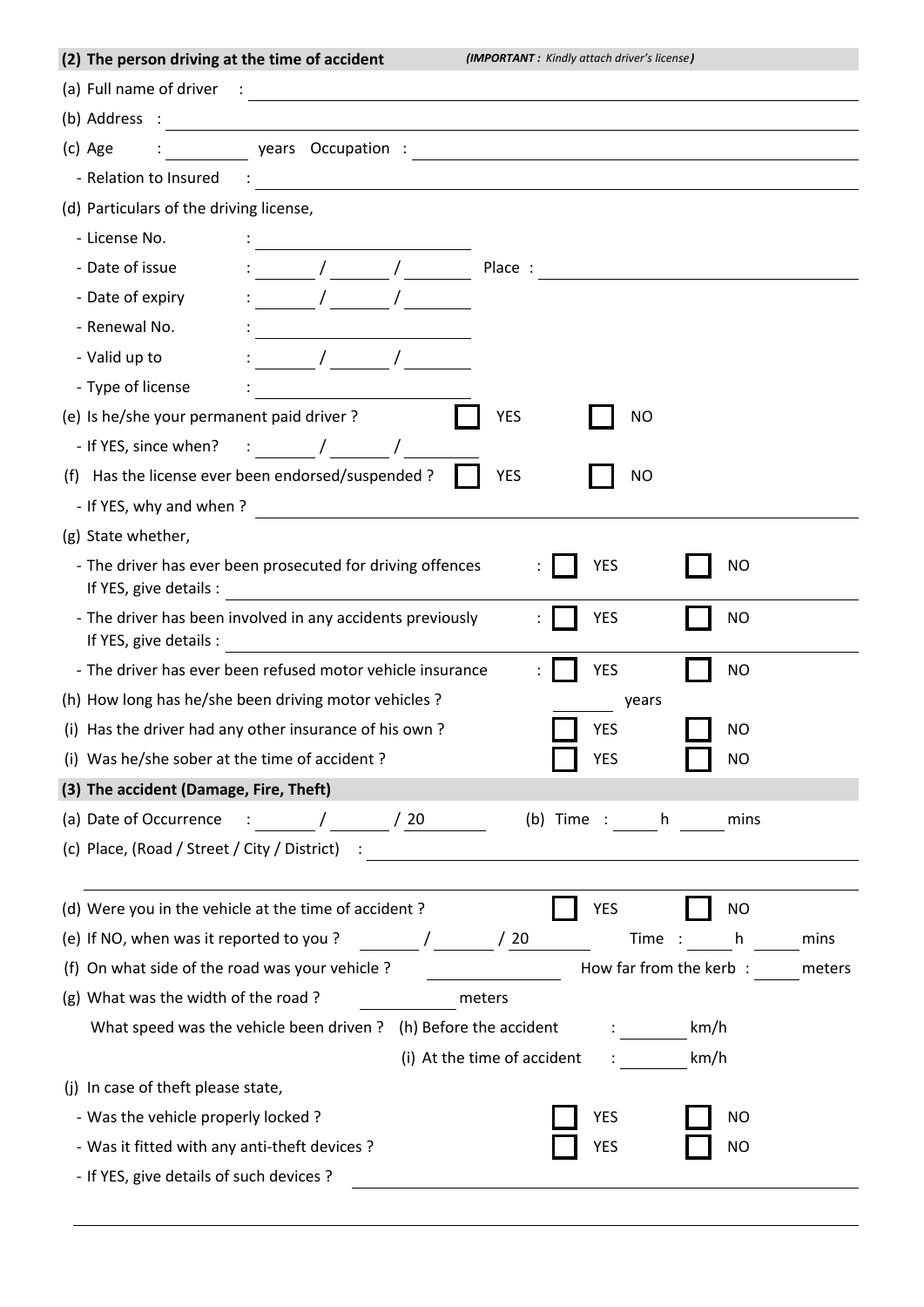|  |  |  |  |  | (k) Please give full details of the nature and cause of the accident / theft / fire |  |
|--|--|--|--|--|-------------------------------------------------------------------------------------|--|
|--|--|--|--|--|-------------------------------------------------------------------------------------|--|

|  | (I) Please draw a rough sketch plan of the scene of the accident |  |  |  |  |
|--|------------------------------------------------------------------|--|--|--|--|
|--|------------------------------------------------------------------|--|--|--|--|

|           | mmmutmmmutun        |  |  |                                                                                                                                                                                                                               |  |  |  |  |  |  |  |  |  |  |  |  |  |  |
|-----------|---------------------|--|--|-------------------------------------------------------------------------------------------------------------------------------------------------------------------------------------------------------------------------------|--|--|--|--|--|--|--|--|--|--|--|--|--|--|
|           |                     |  |  |                                                                                                                                                                                                                               |  |  |  |  |  |  |  |  |  |  |  |  |  |  |
|           |                     |  |  |                                                                                                                                                                                                                               |  |  |  |  |  |  |  |  |  |  |  |  |  |  |
|           |                     |  |  |                                                                                                                                                                                                                               |  |  |  |  |  |  |  |  |  |  |  |  |  |  |
|           |                     |  |  |                                                                                                                                                                                                                               |  |  |  |  |  |  |  |  |  |  |  |  |  |  |
|           | mmmuğununuğur       |  |  |                                                                                                                                                                                                                               |  |  |  |  |  |  |  |  |  |  |  |  |  |  |
|           |                     |  |  |                                                                                                                                                                                                                               |  |  |  |  |  |  |  |  |  |  |  |  |  |  |
|           |                     |  |  |                                                                                                                                                                                                                               |  |  |  |  |  |  |  |  |  |  |  |  |  |  |
|           |                     |  |  |                                                                                                                                                                                                                               |  |  |  |  |  |  |  |  |  |  |  |  |  |  |
|           |                     |  |  |                                                                                                                                                                                                                               |  |  |  |  |  |  |  |  |  |  |  |  |  |  |
|           |                     |  |  |                                                                                                                                                                                                                               |  |  |  |  |  |  |  |  |  |  |  |  |  |  |
|           | ការអោយប្រហាយអាជ្ញាណ |  |  | កការពិភាគការប្រិសាលារារើយបានឈើបានមកពីសាលារារដ្ឋិនមេសាលពីសាលារារដ្ឋិនមេសាលពីបានបោះប៉ូលារ                                                                                                                                       |  |  |  |  |  |  |  |  |  |  |  |  |  |  |
|           |                     |  |  |                                                                                                                                                                                                                               |  |  |  |  |  |  |  |  |  |  |  |  |  |  |
|           |                     |  |  |                                                                                                                                                                                                                               |  |  |  |  |  |  |  |  |  |  |  |  |  |  |
|           |                     |  |  |                                                                                                                                                                                                                               |  |  |  |  |  |  |  |  |  |  |  |  |  |  |
|           |                     |  |  |                                                                                                                                                                                                                               |  |  |  |  |  |  |  |  |  |  |  |  |  |  |
|           |                     |  |  |                                                                                                                                                                                                                               |  |  |  |  |  |  |  |  |  |  |  |  |  |  |
|           |                     |  |  |                                                                                                                                                                                                                               |  |  |  |  |  |  |  |  |  |  |  |  |  |  |
|           |                     |  |  |                                                                                                                                                                                                                               |  |  |  |  |  |  |  |  |  |  |  |  |  |  |
|           |                     |  |  |                                                                                                                                                                                                                               |  |  |  |  |  |  |  |  |  |  |  |  |  |  |
|           |                     |  |  |                                                                                                                                                                                                                               |  |  |  |  |  |  |  |  |  |  |  |  |  |  |
|           |                     |  |  |                                                                                                                                                                                                                               |  |  |  |  |  |  |  |  |  |  |  |  |  |  |
|           |                     |  |  |                                                                                                                                                                                                                               |  |  |  |  |  |  |  |  |  |  |  |  |  |  |
|           |                     |  |  |                                                                                                                                                                                                                               |  |  |  |  |  |  |  |  |  |  |  |  |  |  |
|           |                     |  |  |                                                                                                                                                                                                                               |  |  |  |  |  |  |  |  |  |  |  |  |  |  |
|           |                     |  |  |                                                                                                                                                                                                                               |  |  |  |  |  |  |  |  |  |  |  |  |  |  |
|           |                     |  |  |                                                                                                                                                                                                                               |  |  |  |  |  |  |  |  |  |  |  |  |  |  |
|           |                     |  |  |                                                                                                                                                                                                                               |  |  |  |  |  |  |  |  |  |  |  |  |  |  |
|           |                     |  |  |                                                                                                                                                                                                                               |  |  |  |  |  |  |  |  |  |  |  |  |  |  |
|           |                     |  |  |                                                                                                                                                                                                                               |  |  |  |  |  |  |  |  |  |  |  |  |  |  |
|           |                     |  |  |                                                                                                                                                                                                                               |  |  |  |  |  |  |  |  |  |  |  |  |  |  |
|           |                     |  |  |                                                                                                                                                                                                                               |  |  |  |  |  |  |  |  |  |  |  |  |  |  |
|           |                     |  |  |                                                                                                                                                                                                                               |  |  |  |  |  |  |  |  |  |  |  |  |  |  |
| հոսուսմ   |                     |  |  |                                                                                                                                                                                                                               |  |  |  |  |  |  |  |  |  |  |  |  |  |  |
|           |                     |  |  | លោកហើតតេចកើតឈោចិតណាញិតតេចកើតតេចកើតណាញិតតេចកើតណាញិតតេចកើតណាញិតតេចកើតណាញិតតេចកើតណាញិតតេចកើតណាញិតតេចកើតណាញិតតេចកើតណាញិតតេចកើតណាញិតតេចកើតណាញិតតេចកើតណាញិតតេចកើតណាញិតតេចកើតណាញិតតេចកើតណាញិតតេចកើតណា                                |  |  |  |  |  |  |  |  |  |  |  |  |  |  |
|           |                     |  |  |                                                                                                                                                                                                                               |  |  |  |  |  |  |  |  |  |  |  |  |  |  |
| հուսուսան |                     |  |  |                                                                                                                                                                                                                               |  |  |  |  |  |  |  |  |  |  |  |  |  |  |
|           |                     |  |  |                                                                                                                                                                                                                               |  |  |  |  |  |  |  |  |  |  |  |  |  |  |
|           |                     |  |  |                                                                                                                                                                                                                               |  |  |  |  |  |  |  |  |  |  |  |  |  |  |
|           |                     |  |  | រោយអាយ៉ាយមេឃើយអាយ៉ាយអាយ៉ាយអាយ៉ាយអាយ៉ាយអាយ៉ាយអាយ៉ាយអាយ៉ាយអាយ៉ាយអាយ៉ាយអាយ៉ាយអាយ៉ាយអាយ៉ាយអាយ៉ាយអាយ៉ាយអាយ៉ាយអាយ៉ាយអាយ៉ាយអាយ៉ាយអាយ៉ាយអាយ៉ាយអាយ៉ាយអាយ៉ាយអាយ៉ាយអាយ៉ាយអាយ៉ាយអាយ៉ាយអាយ៉ាយអាយ៉ាយអាយ៉ាយអាយ៉ាយអាយ៉ាយអាយ៉ាយអាយ៉ាយអាយ៉ាយអាយ |  |  |  |  |  |  |  |  |  |  |  |  |  |  |
|           |                     |  |  |                                                                                                                                                                                                                               |  |  |  |  |  |  |  |  |  |  |  |  |  |  |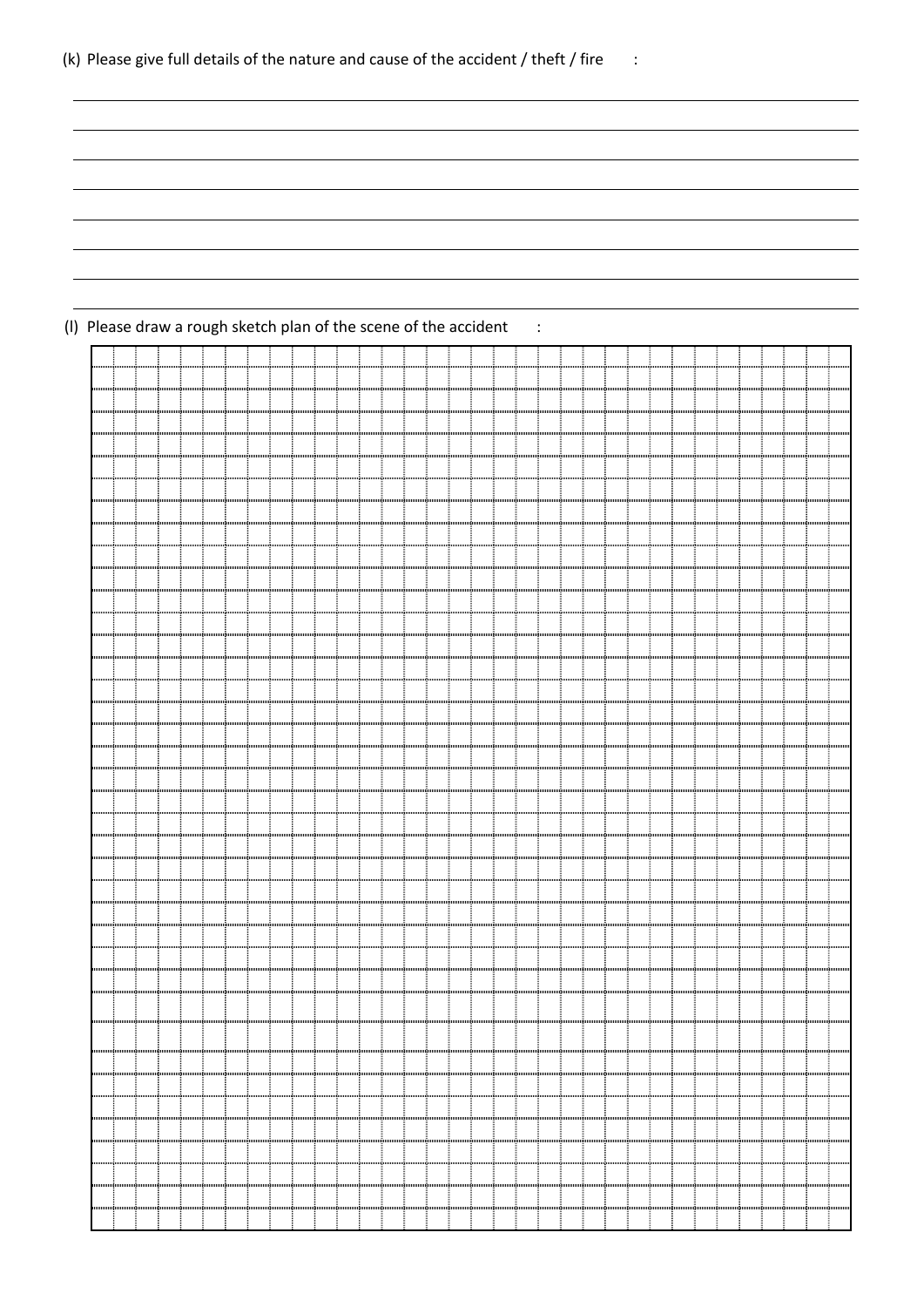| (4) The damage                                                                                                                                               |         |                                                                                      |                    |                                |
|--------------------------------------------------------------------------------------------------------------------------------------------------------------|---------|--------------------------------------------------------------------------------------|--------------------|--------------------------------|
| (a) Give in details the extent of all damage to the insured vehicle directly due to the accident                                                             |         |                                                                                      |                    | $\sim$ :                       |
|                                                                                                                                                              |         |                                                                                      |                    |                                |
|                                                                                                                                                              |         |                                                                                      |                    |                                |
|                                                                                                                                                              |         |                                                                                      |                    |                                |
|                                                                                                                                                              |         |                                                                                      |                    |                                |
|                                                                                                                                                              |         |                                                                                      |                    |                                |
|                                                                                                                                                              |         |                                                                                      |                    |                                |
| (b) Estimated cost of repairs                                                                                                                                |         |                                                                                      |                    |                                |
| (c) Where can the vehicle be inspected $\frac{?}{?}$                                                                                                         |         |                                                                                      |                    |                                |
|                                                                                                                                                              |         |                                                                                      |                    |                                |
| (d) Have you given instructions for repairs to be carried out ?                                                                                              |         |                                                                                      | <b>YES</b>         | <b>NO</b>                      |
| - If YES, to whom (name and address) ?                                                                                                                       |         |                                                                                      |                    |                                |
|                                                                                                                                                              |         |                                                                                      |                    |                                |
| (e) Have you instructed them to send an estimate to the company immediately ?                                                                                |         |                                                                                      | <b>YES</b>         | <b>NO</b>                      |
| <b>IMPORTANT:</b><br>If possible an estimate of repairs should be attached to this form and in any event it must be sent to the company without undue delay. |         |                                                                                      |                    |                                |
| (5) The Results                                                                                                                                              |         |                                                                                      |                    |                                |
| (a) Has the accident caused any injury to any person or persons?                                                                                             |         |                                                                                      | <b>YES</b>         | <b>NO</b>                      |
| - If YES, give the following particulars                                                                                                                     |         |                                                                                      |                    |                                |
| Full name                                                                                                                                                    | Address | Occupation                                                                           | Nature of injuries | Was conveyed in<br>the vehicle |
|                                                                                                                                                              |         |                                                                                      |                    | <b>INO</b><br><b>YES</b>       |
|                                                                                                                                                              |         |                                                                                      |                    | <b>YES</b><br><b>NO</b>        |
|                                                                                                                                                              |         |                                                                                      |                    | <b>NO</b><br><b>IYES</b>       |
|                                                                                                                                                              |         |                                                                                      |                    | <b>NO</b><br><b>YES</b>        |
|                                                                                                                                                              |         |                                                                                      |                    | <b>NO</b><br><b>YES</b>        |
|                                                                                                                                                              |         |                                                                                      |                    | N<br><b>YES</b>                |
|                                                                                                                                                              |         |                                                                                      |                    |                                |
| (b) If any injured person has been removed to a hospital or medically attended, give name and address of<br>hospital or doctor :                             |         |                                                                                      |                    |                                |
| (c) Did the accident cause damage to property or livestock ?                                                                                                 |         | - If YES, give name and address of the owner stating nature and extent of the damage | <b>YES</b>         | <b>NO</b>                      |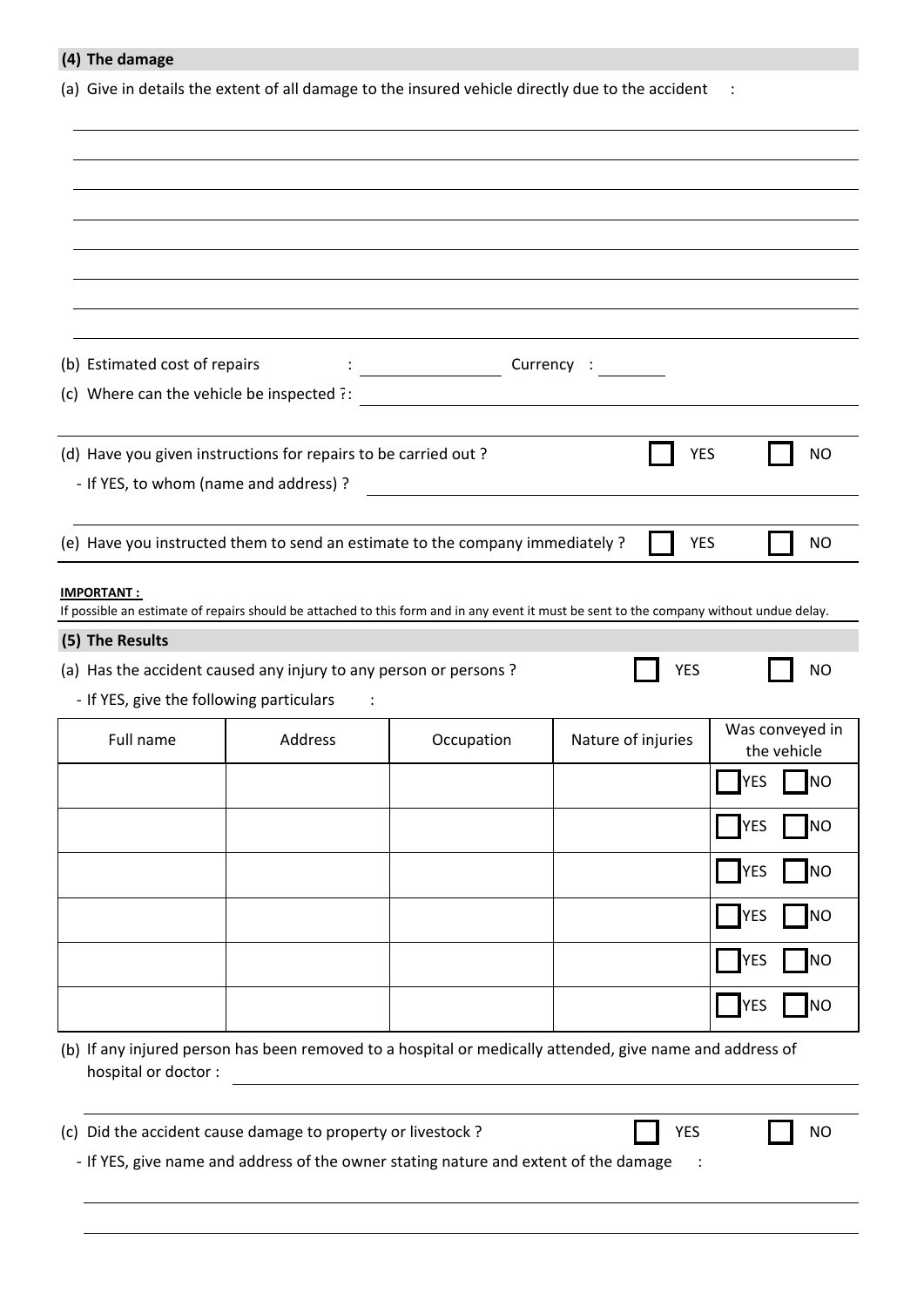| (6) General                                                            |                                                                                                                                  |  |                              |  |  |  |
|------------------------------------------------------------------------|----------------------------------------------------------------------------------------------------------------------------------|--|------------------------------|--|--|--|
| (a) Has any claim been made upon you by any third party?               |                                                                                                                                  |  | <b>YES</b><br>NO             |  |  |  |
| - If YES, give details and attach the information :                    |                                                                                                                                  |  |                              |  |  |  |
| <b>IMPORTANT:</b>                                                      | Any notice, write or summons received from third party must be immediately communicated to the company at the foregoing address. |  |                              |  |  |  |
| (b) If accident involves third party, give name and address of         |                                                                                                                                  |  |                              |  |  |  |
| i. Name of the insurance company                                       |                                                                                                                                  |  |                              |  |  |  |
| ii. Registration N° of Motor Vehicle                                   | <u> 1980 - Johann Stein, marwolaethau (b. 1980)</u>                                                                              |  |                              |  |  |  |
| iii. Certificate N°                                                    |                                                                                                                                  |  |                              |  |  |  |
| iv. Insurance policy N°                                                |                                                                                                                                  |  |                              |  |  |  |
| v. Full name of the driver                                             |                                                                                                                                  |  |                              |  |  |  |
| (c) How many persons were in the vehicle at the time of accident?      |                                                                                                                                  |  | person(s)                    |  |  |  |
| (d) Give the following particulars about all witnesses of the accident |                                                                                                                                  |  |                              |  |  |  |
| Full name                                                              | Complete address                                                                                                                 |  | Was he/she in the<br>vehicle |  |  |  |
|                                                                        |                                                                                                                                  |  | <b>INO</b><br>YES            |  |  |  |
|                                                                        |                                                                                                                                  |  | <b>INO</b><br><b>YES</b>     |  |  |  |
|                                                                        |                                                                                                                                  |  | <b>YES</b><br><b>INO</b>     |  |  |  |
|                                                                        |                                                                                                                                  |  | <b>YES</b><br><b>INO</b>     |  |  |  |
|                                                                        |                                                                                                                                  |  | <b>YES</b>                   |  |  |  |
|                                                                        |                                                                                                                                  |  | <b>YES</b><br><b>NO</b>      |  |  |  |
| (e) Was the matter reported to the police?                             |                                                                                                                                  |  | <b>YES</b><br><b>NO</b>      |  |  |  |
|                                                                        | - If YES, give the name of the Police Station, the date of reporting and the telephone N° (if available)                         |  |                              |  |  |  |
|                                                                        |                                                                                                                                  |  |                              |  |  |  |
|                                                                        |                                                                                                                                  |  |                              |  |  |  |
| (f)                                                                    | What action, if any has been or is being taken by the Police or any other authority                                              |  |                              |  |  |  |
|                                                                        |                                                                                                                                  |  |                              |  |  |  |
|                                                                        |                                                                                                                                  |  |                              |  |  |  |
| Give particulars of other insurance on the vehicle, if any<br>(g)      |                                                                                                                                  |  |                              |  |  |  |
|                                                                        |                                                                                                                                  |  |                              |  |  |  |
|                                                                        |                                                                                                                                  |  |                              |  |  |  |
|                                                                        |                                                                                                                                  |  |                              |  |  |  |